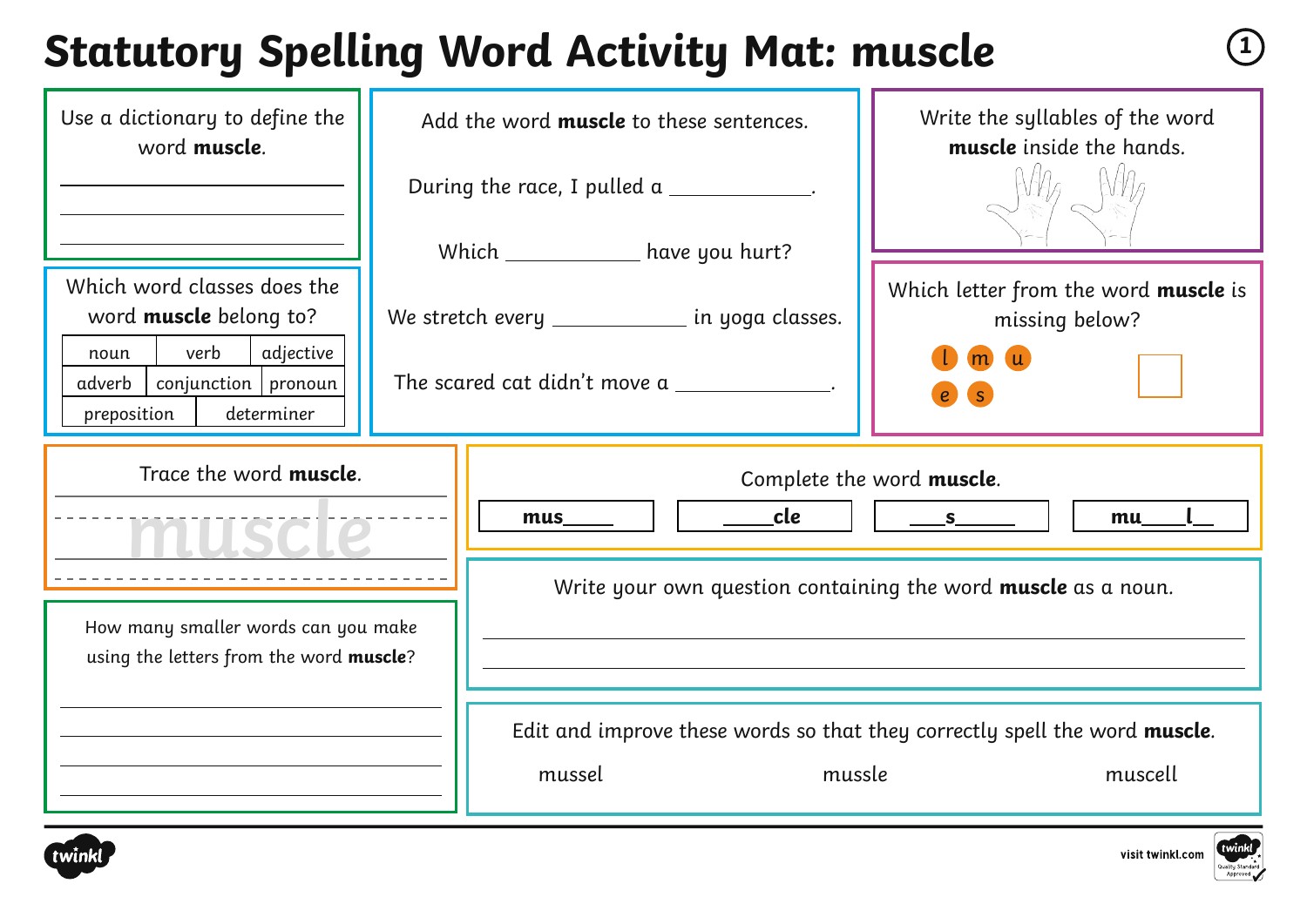# **Statutory Spelling Word Activity Mat: necessary <sup>2</sup>**

| Use a dictionary to define the<br>word necessary.                                        | Add the word necessary to these sentences.                                                              | Write the syllables of the word<br>necessary inside the hands.          |  |  |  |
|------------------------------------------------------------------------------------------|---------------------------------------------------------------------------------------------------------|-------------------------------------------------------------------------|--|--|--|
|                                                                                          | Is it ________________ to do this?                                                                      |                                                                         |  |  |  |
|                                                                                          | The noise really is not ___________.                                                                    |                                                                         |  |  |  |
| Which word class does the<br>word necessary belong to?                                   | It is ______________ for you to tidy the classroom.                                                     | Which letter from the word<br>necessary is missing below?               |  |  |  |
| verb<br>adjective<br>noun<br>adverb   conjunction   pronoun<br>preposition<br>determiner | Why are these clothes _____________?                                                                    | $\epsilon$                                                              |  |  |  |
| Trace the word necessary.                                                                | _________sary<br>neces                                                                                  | Complete the word necessary.<br>$S =$<br>nec a                          |  |  |  |
|                                                                                          |                                                                                                         | Write your own statement containing the word necessary as an adjective. |  |  |  |
| Write a synonym and an antonym for the<br>word necessary.                                |                                                                                                         |                                                                         |  |  |  |
|                                                                                          | Edit and improve these words so that they correctly spell the word necessary.<br>neccessary<br>necesary | neccesary                                                               |  |  |  |

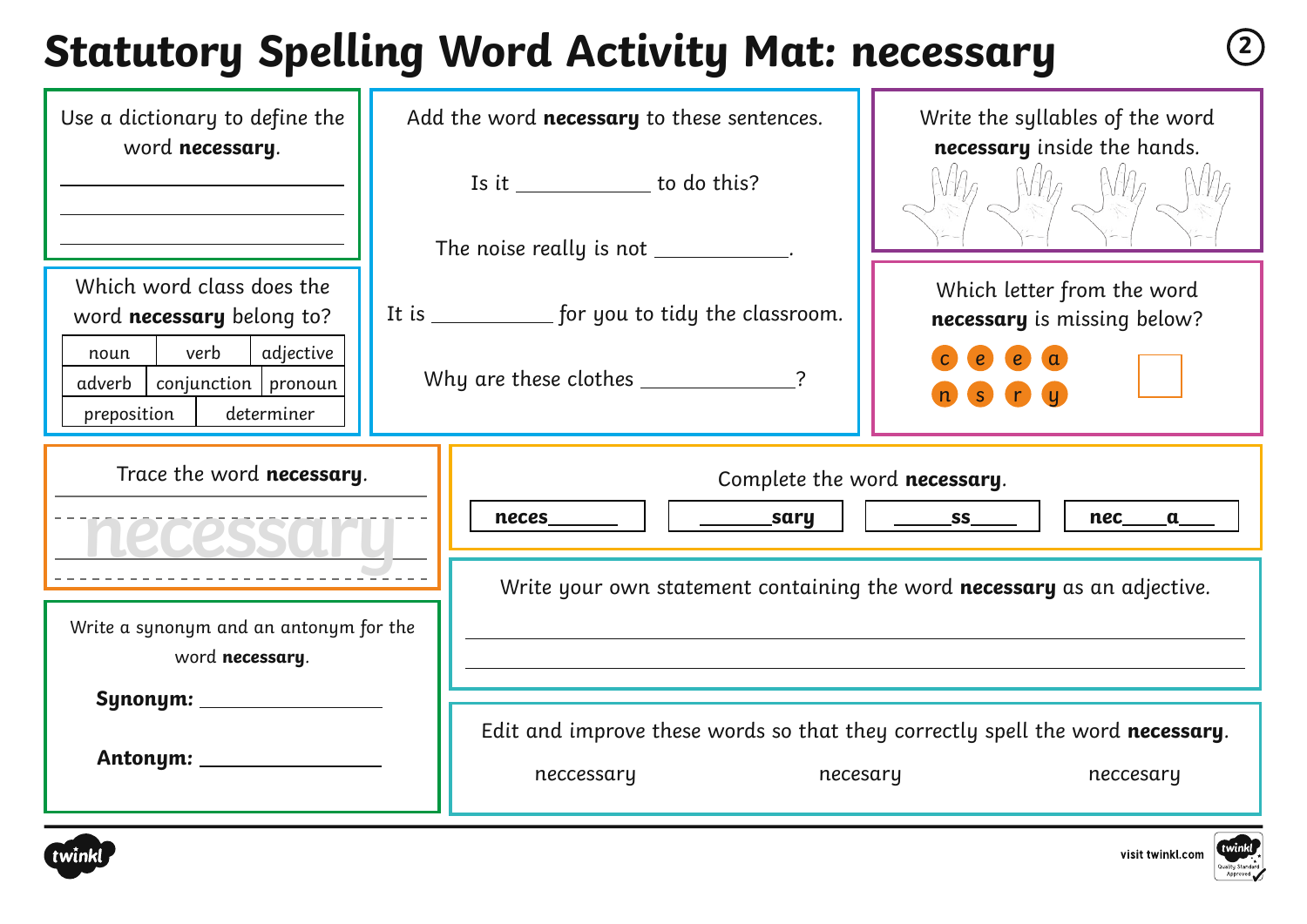# **Statutory Spelling Word Activity Mat: neighbour <sup>3</sup>**

| Use a dictionary to define the<br>word neighbour.                                     | Add the word neighbour to these sentences. |                                                                                                                                                | Write the syllables of the word<br>neighbour inside the hands.                |  |
|---------------------------------------------------------------------------------------|--------------------------------------------|------------------------------------------------------------------------------------------------------------------------------------------------|-------------------------------------------------------------------------------|--|
|                                                                                       |                                            | My ______________ is always very friendly.<br>Our _____________ joined us for a BBQ today.                                                     | $M_{\ell}$ $N_{\ell}$                                                         |  |
| Which word classes does the<br>word neighbour belong to?<br>verb<br>adjective<br>noun | Is Julie your _____________?               |                                                                                                                                                | Which letter from the word<br>neighbour is missing below?                     |  |
| conjunction   pronoun<br>adverb<br>determiner<br>preposition                          |                                            | France is a _________________ to Spain.                                                                                                        |                                                                               |  |
| Trace the word neighbour.                                                             |                                            | Complete the word neighbour.<br>neigh_<br>bour<br>_______gh_<br>nei<br>bo<br>Write your own statement containing the word neighbour as a noun. |                                                                               |  |
| How many smaller words can you make<br>using the letters from the word neighbour?     |                                            |                                                                                                                                                |                                                                               |  |
|                                                                                       |                                            |                                                                                                                                                | Edit and improve these words so that they correctly spell the word neighbour. |  |



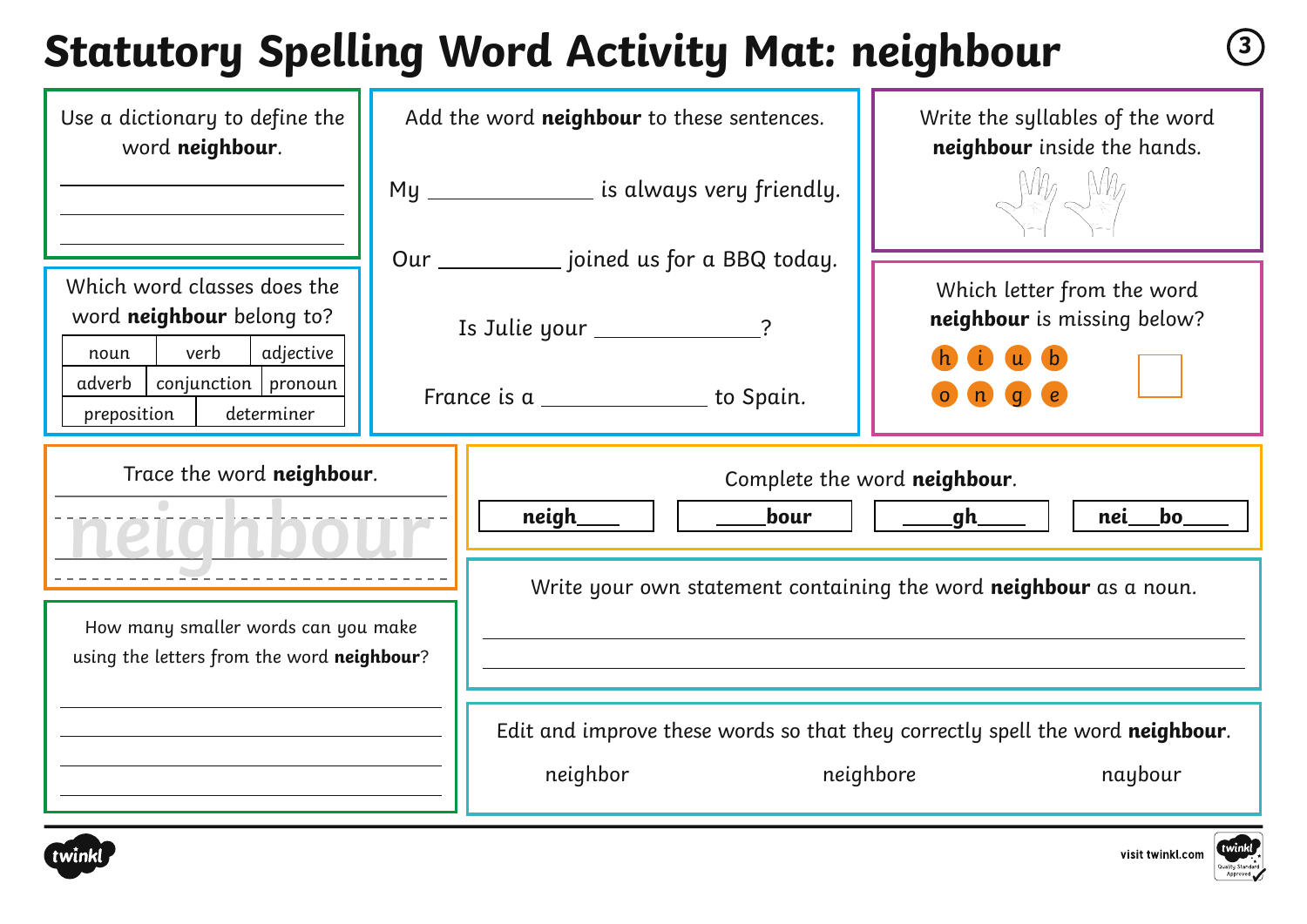# **Statutory Spelling Word Activity Mat: nuisance <sup>4</sup>**

| Use a dictionary to define the<br>word nuisance.                                                                                                                        | Add the word nuisance to these sentences.                                                                                     | Write the syllables of the word<br>nuisance inside the hands.            |  |  |
|-------------------------------------------------------------------------------------------------------------------------------------------------------------------------|-------------------------------------------------------------------------------------------------------------------------------|--------------------------------------------------------------------------|--|--|
|                                                                                                                                                                         | I did not mean to be a ___________.                                                                                           |                                                                          |  |  |
| Which word class does the<br>word <b>nuisance</b> belong to?<br>verb<br>adjective<br>noun<br>$\vert$ conjunction $\vert$ pronoun<br>adverb<br>determiner<br>preposition | My sister is a $\_\_\_\_\_\_$ when I'm reading.<br>Why do you have to be such a $\frac{1}{2}$ ?<br>What a __________________! | Which letter from the word nuisance<br>is missing below?<br>$\mathbf{u}$ |  |  |
| Trace the word nuisance.                                                                                                                                                | Complete the word nuisance.<br>nuis<br>ance<br>S<br>$nu_{max}$                                                                |                                                                          |  |  |
| Write a synonym and an antonym for<br>the word nuisance.                                                                                                                | Write your own statement containing the word nuisance as a noun.                                                              |                                                                          |  |  |
| Antonym: _____________                                                                                                                                                  | Edit and improve these words so that they correctly spell the word nuisance.<br>nuisence<br>nuesance<br>newsance              |                                                                          |  |  |